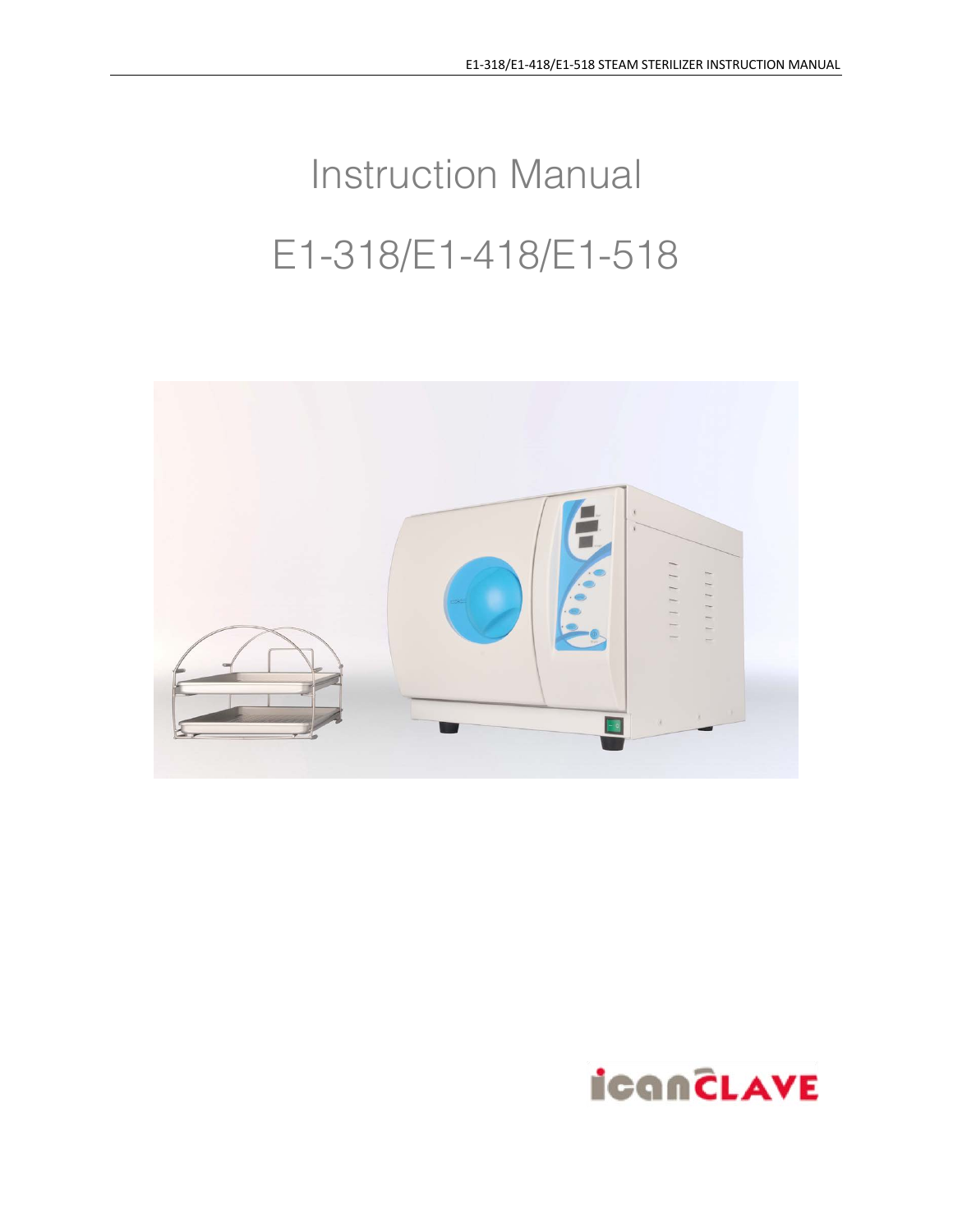Thank you for choosing our steam sterilizers.

Prior to operating this instrument, please read the operations manual carefully and follow all installation instructions.

**Caution:**

**Be sure connect the exhaust tube and discharge container before starting the sterilizer cycle.**

> Instruction Manual Icanclave STE-18-E

Ningbo Ican Machines Co., Ltd. No. 77 Yunlin East Road, Gulin Town, Ningbo, China. www.icanclave.com

Subject to technical changes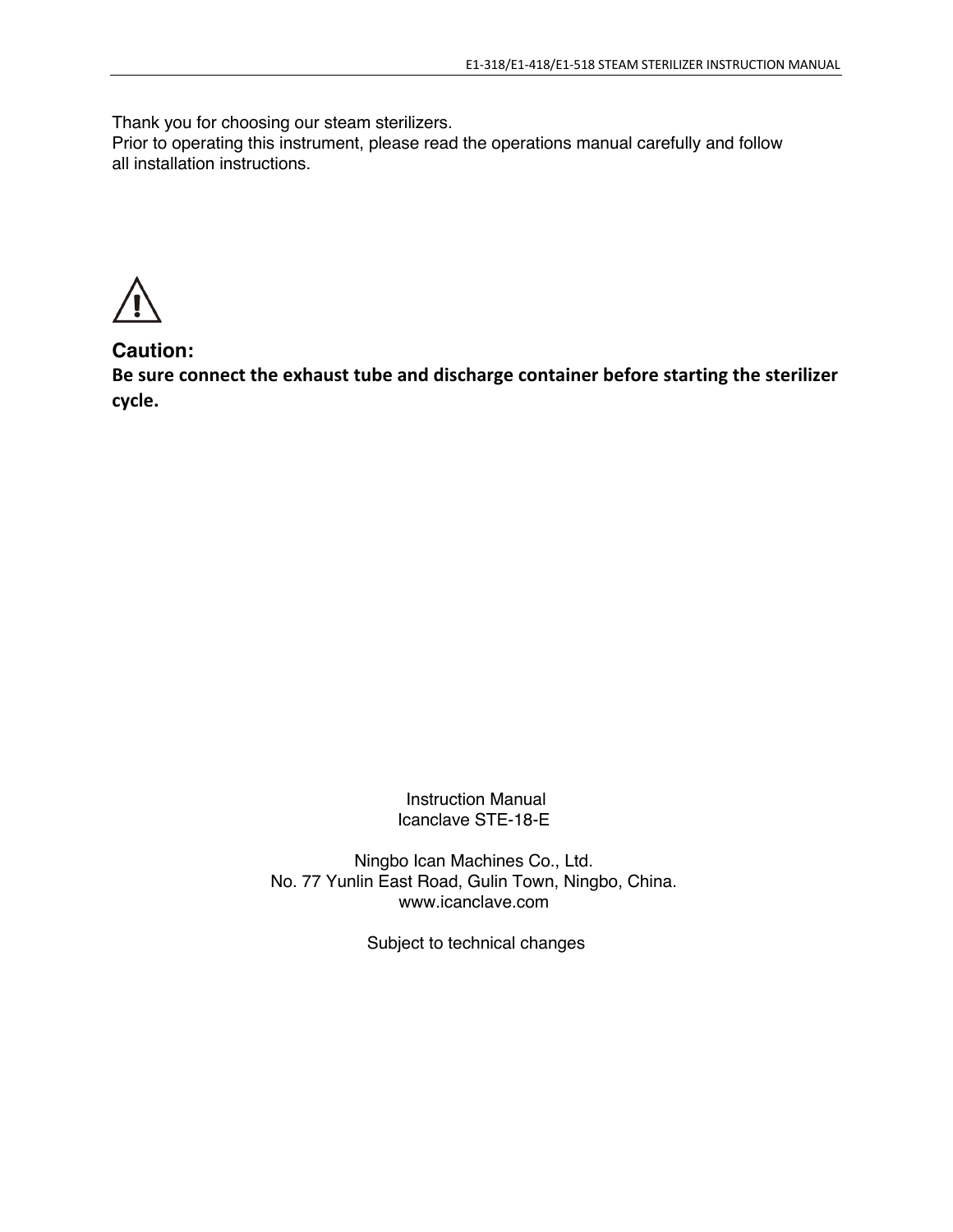## **Usage Indications**

This sterilizer is class N steam sterilizer application to unwrapped solid material.

This sterilizer can be used for dental clinic, laboratory, surgical room, emergency room, ophthalmology, gynecology ,cosmetic hospital and so on.

## **Technical Specifications**

| Order Code                      | E1-318                                        | E1-418                                | E1-518                                        |
|---------------------------------|-----------------------------------------------|---------------------------------------|-----------------------------------------------|
| Model Number                    | <b>STE-18-E</b>                               |                                       |                                               |
| Electrical supply               | 220-240 VAC/110-100 VAC                       |                                       |                                               |
| Chamber (mm, diameter/depth)    | $Ø230\times360$ mm                            |                                       |                                               |
| Power (VA)                      | 1100 VAC                                      |                                       |                                               |
| Sterilization temperature (°C)  | 121 °C / 134 °C                               |                                       |                                               |
| Overall dimensions (mm)         | 605 (width)x445(height)x400(depth)            |                                       |                                               |
| Net weight (kg)                 | 30 kg                                         | 31KG                                  | 32.5KG                                        |
| Sterilization time              | Default 30min (30~60min adjustable)<br>121 °C |                                       |                                               |
|                                 | 134 °C                                        | Default 10min (10~20 min adjustable)  |                                               |
| Working temperature $(°C)$      | $5 \sim 40^{\circ}$ C                         |                                       |                                               |
| Working relative Humidity       | Max. 80%, non condensing                      |                                       |                                               |
| Atmospheric pressure (kPa)      | $76 \approx 106$                              |                                       |                                               |
| Dry Time<br>(by heating)        | <b>NO Function</b>                            | Default 60min<br>(1~60min adjustable) | Default 60min<br>$(1 \sim 60$ min adjustable) |
| (by compressor)<br>$Drv + Time$ | <b>NO Function</b>                            | <b>NO Function</b>                    | Default 60min<br>(1~60min adjustable)         |

## **Packing content**

| Sterilizer             |   |
|------------------------|---|
| Rack                   |   |
| Trays holder           |   |
| Trays                  | ာ |
| Exhaust tube           | ∩ |
| Door adjustment wrench |   |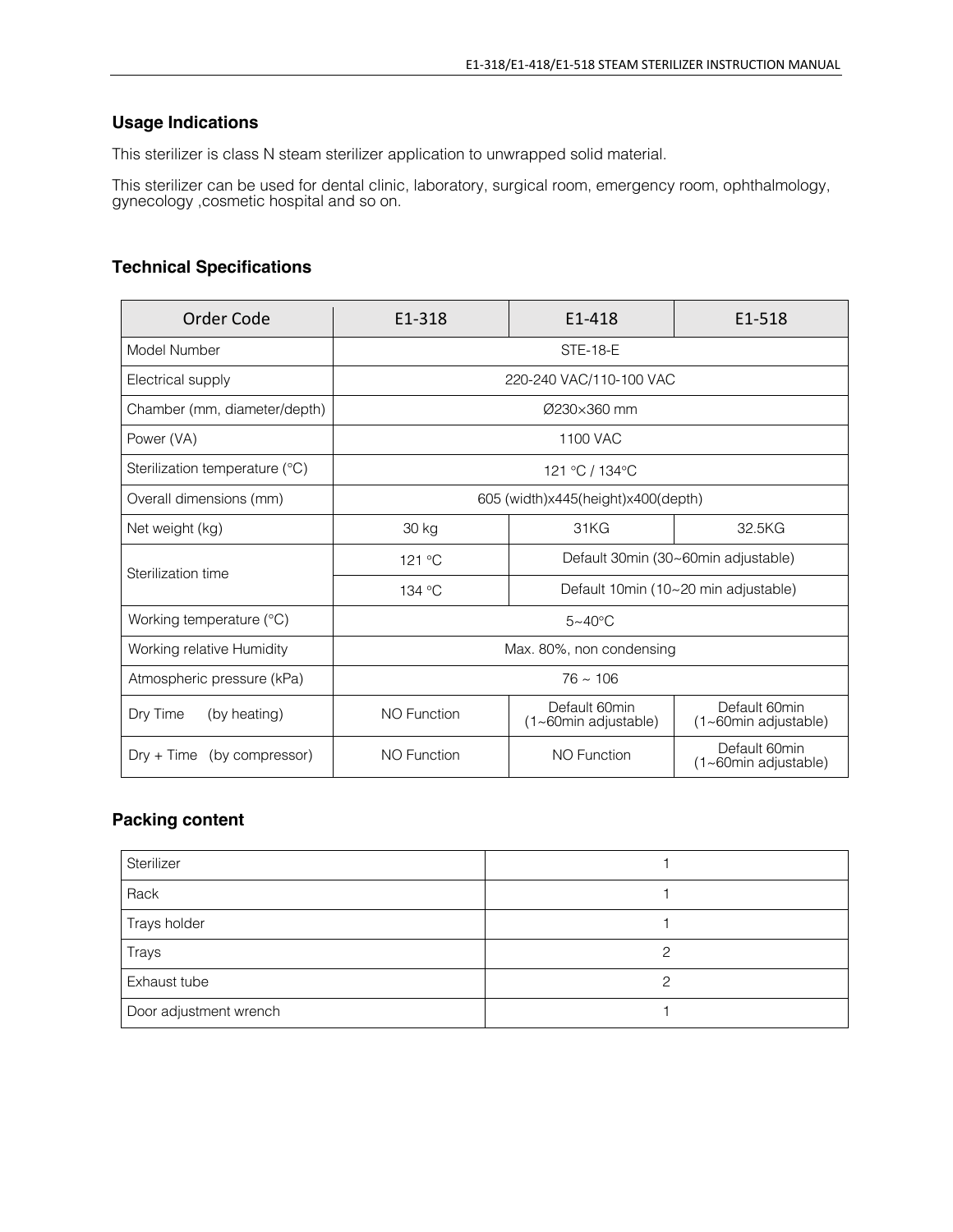## **Sterilizer Views**

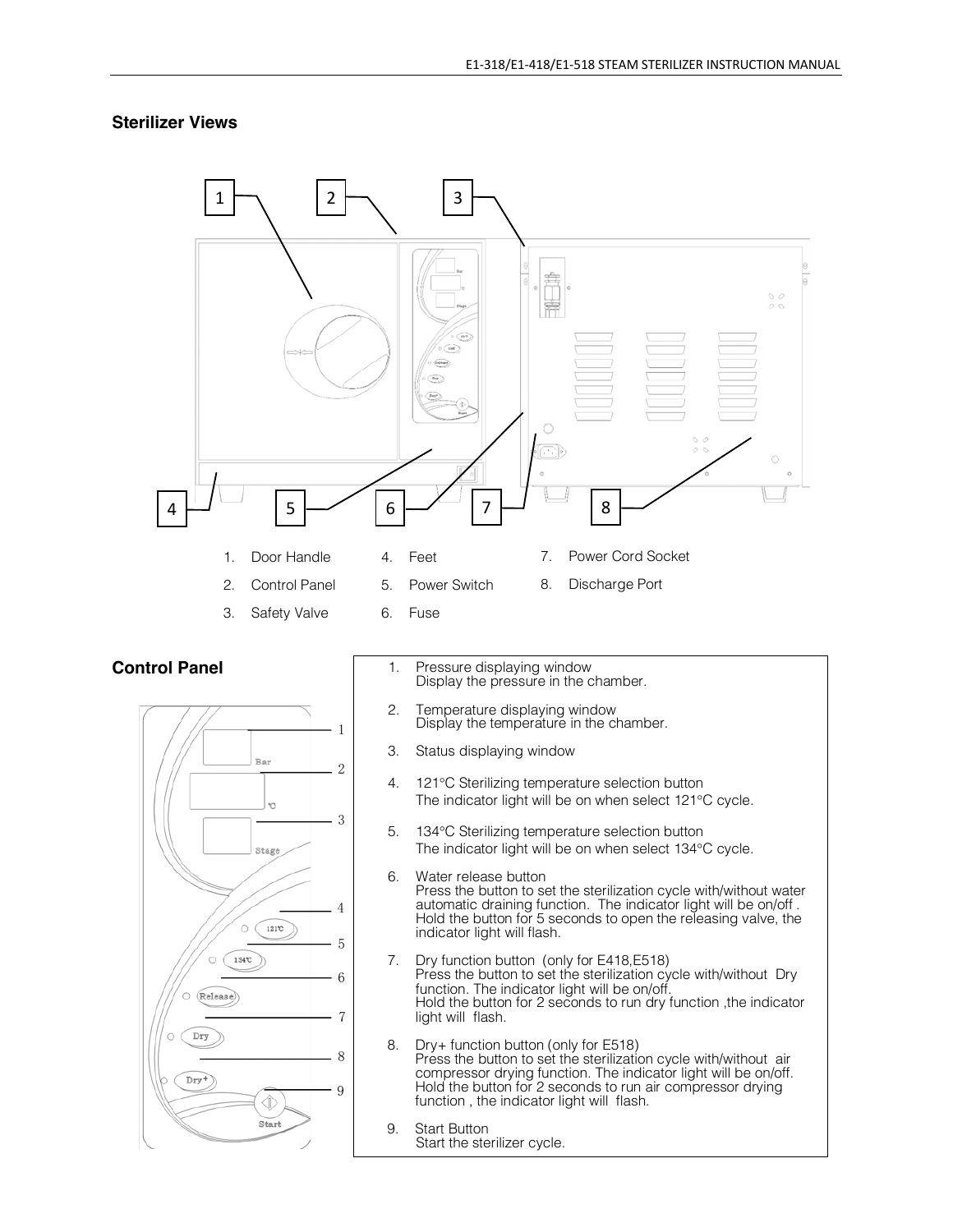## **Installation**

- Position the device on a plane surface with minimum capacity 60 Kg.
- The sterilizer should be placed on a level worktable.
- Improper water level in the chamber could cause a sterilizer malfunction.
- Leave at least 10 cm between the device rear part and the wall. The clearance required to open the door is 40cm.
- Position the autoclave at such a height as to make it possible for the operator to check the whole sterilization chamber and carry out the normal cleaning operations.
- The room where the device is installed must have sufficient ventilation.
- Do not install the autoclave near washing basins, taps, etc. where it is likely to be splashed.
- Do not install the sterilizer nearby a heat source.
- Do not lean on the door when it is opened.
- Do not place trays, papers, fluid containers, etc. on the sterilizer.
- Check the label on back panel of sterilizer to verify voltage rating for the unit. Failure to connect the autoclave to an appropriate power supply could result in damage to the unit, and electrical shock to personnel.
- Plug power cord into a properly polarized and grounded receptacle rated. A dedicated circuit only used for the sterilizer is recommended.

## **Setup**

• Open the door and remove all the inner contents for unpacking.



• Connect the power cord to an outlet of the appropriate voltage. (See installation).

• Connect the draining tube to the discharge port and the end of the draining tube is fixed into the discharge container and always up the max water level of the container (preferably a metal container; if it is a plastic container, make sure that the container is filled with a part of cold water to prevent high temperature deformation).

• To power on, press the main switch, the machine turns on the LED.

Note: If the door is open, the display will show "do"; When the door is closed, the display will show "Ld".

## **Preparation of sterilization materials**

For the most effective sterilization and to preserve the sample, please follow below:

- Clean instruments immediately after use.
- Treat the instruments by ultrasonic cleaner.
- Residual chemicals left over after cleaning and disinfecting process may damage and corrode parts of the autoclave, always rinse off the instruments using distilled water.
- Follow instrument manufacturer's guidelines and recommendations for handling and cleaning instruments prior to sterilization.
- Check the manufacturer' s instructions as to the proper procedure for sterilizing of each item.
- Arrange the samples of different materials on different trays or with at least 3cm of space between them.
- Clean and dry instruments thoroughly before placing them into tray.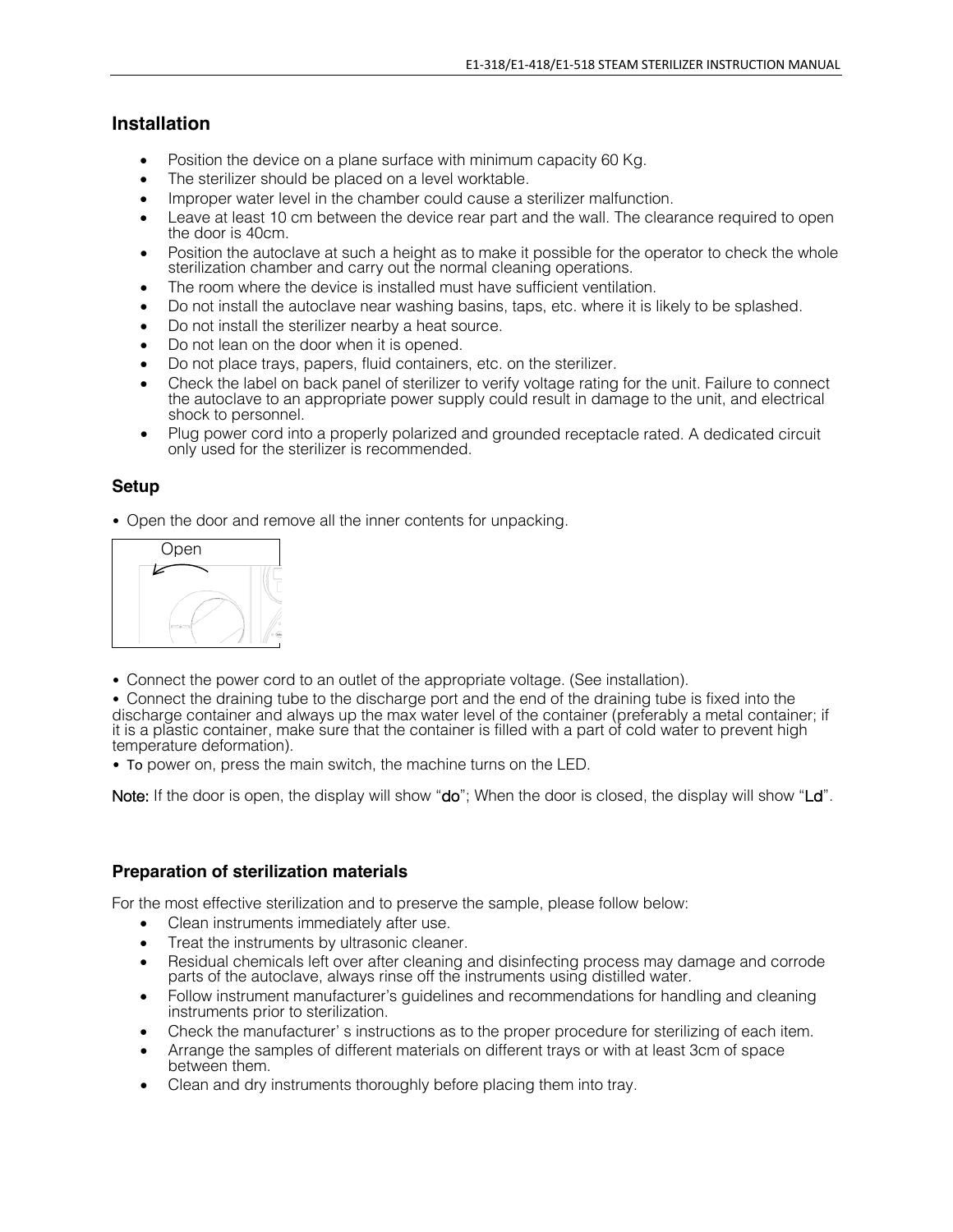## **Fill water**

Fill with the chamber by distilled water (or deionized water. Caution: Water must cover the heater inside the chamber.

## **Select the sterilization program**

Press the 121°C /134°C button to select the sterilization program. The indicator light will be on if program selected.

| Program | Type                     | Max. Load (kg) | Max. Load per tray(kg) |
|---------|--------------------------|----------------|------------------------|
| 121 °C  | Unwrapped solid material | 2.4            |                        |
| 134 °C  | Unwrapped solid material | 24             | 1 2                    |

## **Set the sterilization cycle with/without automatic water draining**

The sterilization with automatic water draining is by default setting. If you want to set the sterilization cycle without the water draining, you can press the "release" button to off the indicator light.

#### **Dry set** (Only E1-418 and E1-518)

If you want to set the cycle with drying after sterilization, you can press the "Dry" button and the indicator<br>light will be on.

Note: When the "dry" be set, the "release" will set automatically.

#### **Dry+ set** (Only E1-518)

If you want to set the cycle with drying by air compressor after sterilization, you can press the "Dry +".<br>button and the indicator light will be on.

Note: When the "Dry+" be set, the "release" and "Dry" will set automatically.

#### **Materials loading**

After selecting program, the materials to be sterilized can be placed on the tray placed inside the chamber using the tray handle.

#### **Close door**

After the instruments are loaded, you may close the chamber door. The display will show the current internal temperature.

**Caution:** You must turn the door handle to the maximum position, to make sure the door be completely closed.

#### **Start the sterilization program.**

After the "Start" button is pressed, the sterilizers will begin the cycle automatically.

#### **Note:**

Please make sure there has enough water inside the chamber before starting the cycle. The draining tube must be always connected to the discharge port and the end of the draining tube must be fixed into the discharge container.

#### **Heating up phase**

Status window display "HE".

## **Sterilization phase**

Status window display countdown.

| Program | Sterilization time                           |
|---------|----------------------------------------------|
| 121 °C  | Factory Default 30min (30~60min adjustable)  |
| 134 °C. | Factory Default 10min (10~20 min adjustable) |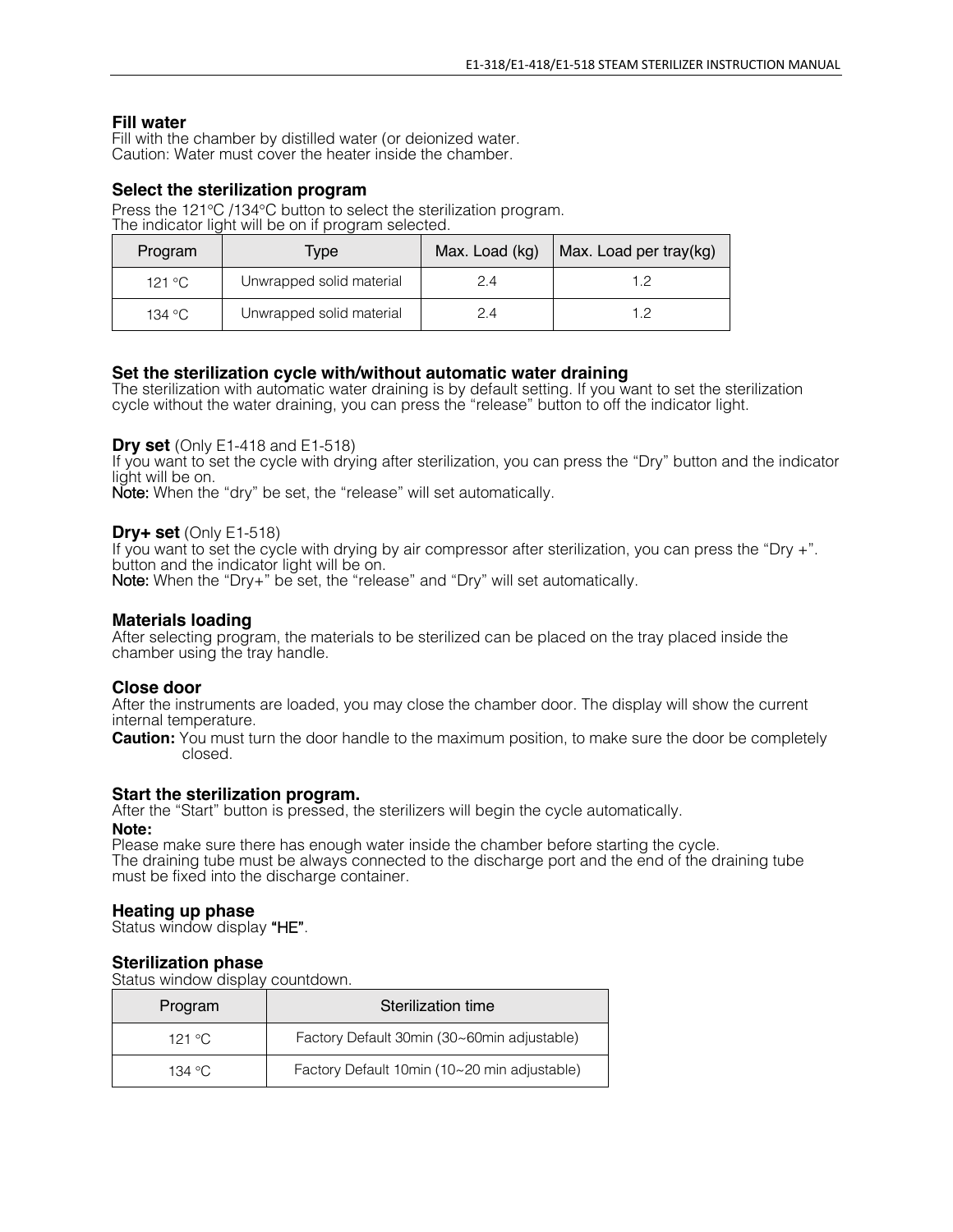## **Exhaust phase**

Status window display "PL".<br>"Release" indicator flash in the period of water draining. (only if set the sterilization cycle with automatic draining).

**Drying Phase** (only if set the sterilization cycle with drying). Status window display "dr".<br>"Dry" indicator flash in the period of drying.

Note: It is better open the door to a small gap to make better drying. And the sterilizer will intermittently sound "beep" to remind the user to open the door during the drying.

**Drying+ Phase**(only if set the sterilization cycle with air compressor drying "dry+"). Status window display "dr". Both "Dry" and "Dry+" indicator flash in the period of drying. Note: "Dry+" always work together with "Dry".

## **End of cycle**

After the sterilization is complete, you will hear a beep and the screen will show "Ed". Caution:

Please take the trays out with instruments only by the tray holder.

Note:

After each cycle, please check the water level of the chamber.

## **Manual Water Drainage**

Hold the "release" button until the indicator light flash, to open the releasing valve to drain the water by manually.

Note: It must been did when the door be open.

## **Running "Dry" by manual** (only E1-418 and E1-518)

If you want to run dry function, please hold "Dry" button for 2 seconds, and the indicator will flash. Press "Dry" button to stop drying. Note: It is better open the door to a small gap to make better drying.

## **Running "Dry +" by manual** (only E1-518)

If you want to run air compressor drying function, please hold "Dry+" button for 2 seconds, and the indicator will flash.

Press "Dry+" button to stop drying.

## **"Dry" time setting**

Factory Default: 60min; Adjustable range: 1~60min Hold "Dry" button while switch on the power, set the time by press 121°C /134°C button, Status window display the time , press "Start" button to save and exit.

## **"Dry+" time setting**

Factory Default: 60min; Adjustable range: 1~60min

Hold "Dry" button while switch on the power, set the time by press 121°C /134°C button, Status window display the time , press "Start" button to save and exit.

## **Error codes**

| Code           | Description              | Proposed solution                                              |
|----------------|--------------------------|----------------------------------------------------------------|
| E1             | Heater overheating       | Check the water level in the chamber.<br>Check the Thermostat. |
| E <sub>2</sub> | Chamber overheating      | Check temperature sensor inside the chamber.                   |
| E <sub>3</sub> | Chamber wall overheating | Check temperature sensor for the chamber wall.                 |